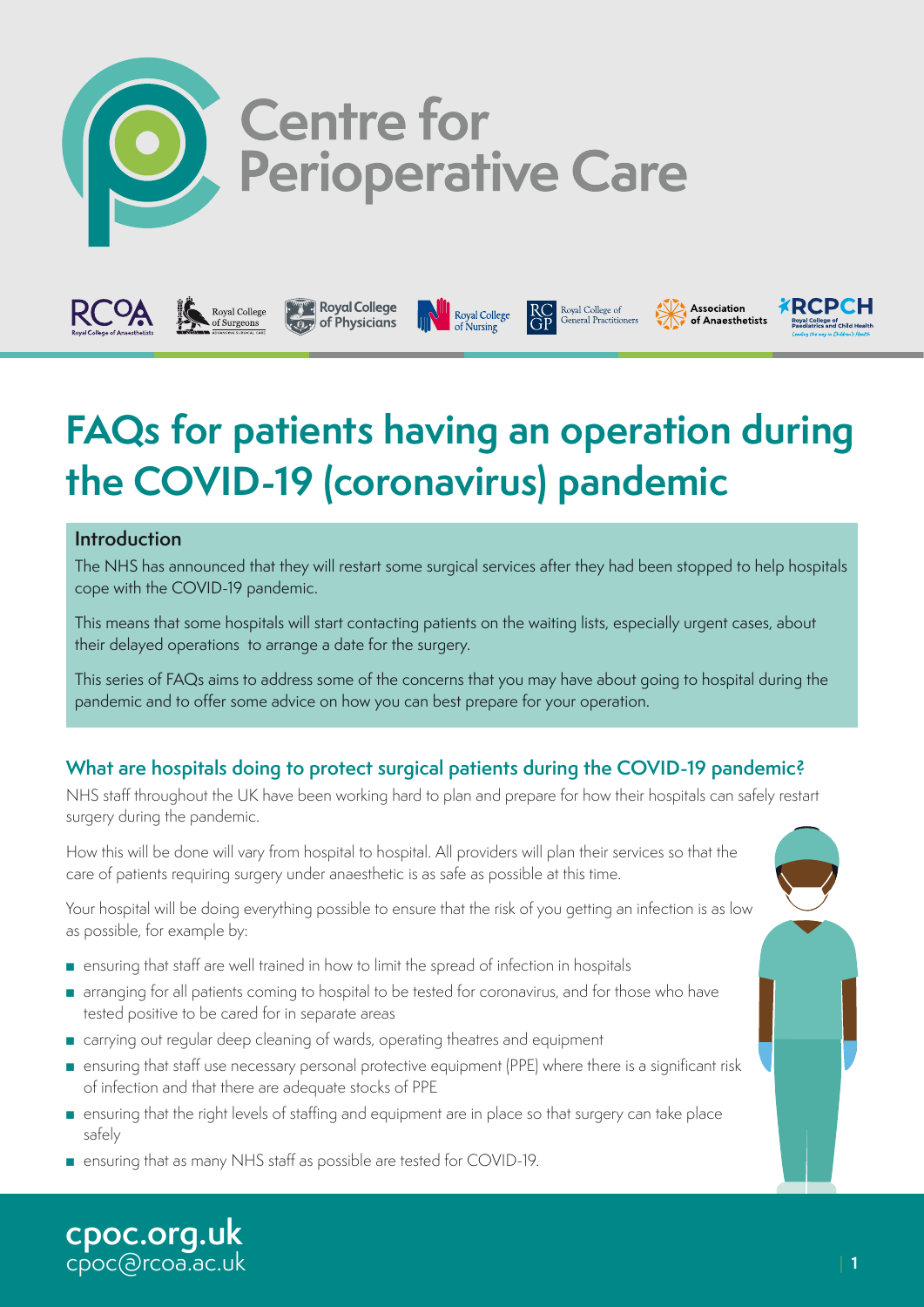Local NHS hospitals will also use different strategies to treat patients with COVID-19 separately. This may include treating COVID-19 patients at the temporary Nightingale hospitals (where available), setting up COVID protected cancer hubs or using private hospitals to minimise the risk of infection.

Unfortunately, it is not possible to completely remove the risk of contracting coronavirus while in hospital. It is also not possible to give patients an estimate of how likely they are to contract it – that information is just not available at the moment.

#### **I am worried about going to hospital during the pandemic. What should I do if I am offered an operation?**

If your surgery is urgent (for example for a cancer that may get worse if there is a delay in treatment), it is likely that going ahead with your surgery will be the most beneficial option for you. However, you may wish to talk to those involved in your care (your GP, surgeon or oncologist) who can help you to consider your options. You may also want to discuss your choices with your family.

If your surgery is less urgent you may wish to talk to those involved in your care about whether it is the right option for you at that moment. Some conditions, like joint and back pain, can be improved with exercises and physiotherapy to the point that surgery can be avoided.

You may consider asking your doctors the following questions before any test, treatment or procedure, to help you make an informed decision:

1. What are the **B**enefits?

2.What are the **R**isks?

3. What are the **A**lternatives?

4.What if I do **N**othing ?

**BRAN** is a discussion tool used in shared decision making. You can find out more about **BRAN** and shared decision making [here](https://www.choosingwisely.co.uk/i-am-a-patient-carer/).

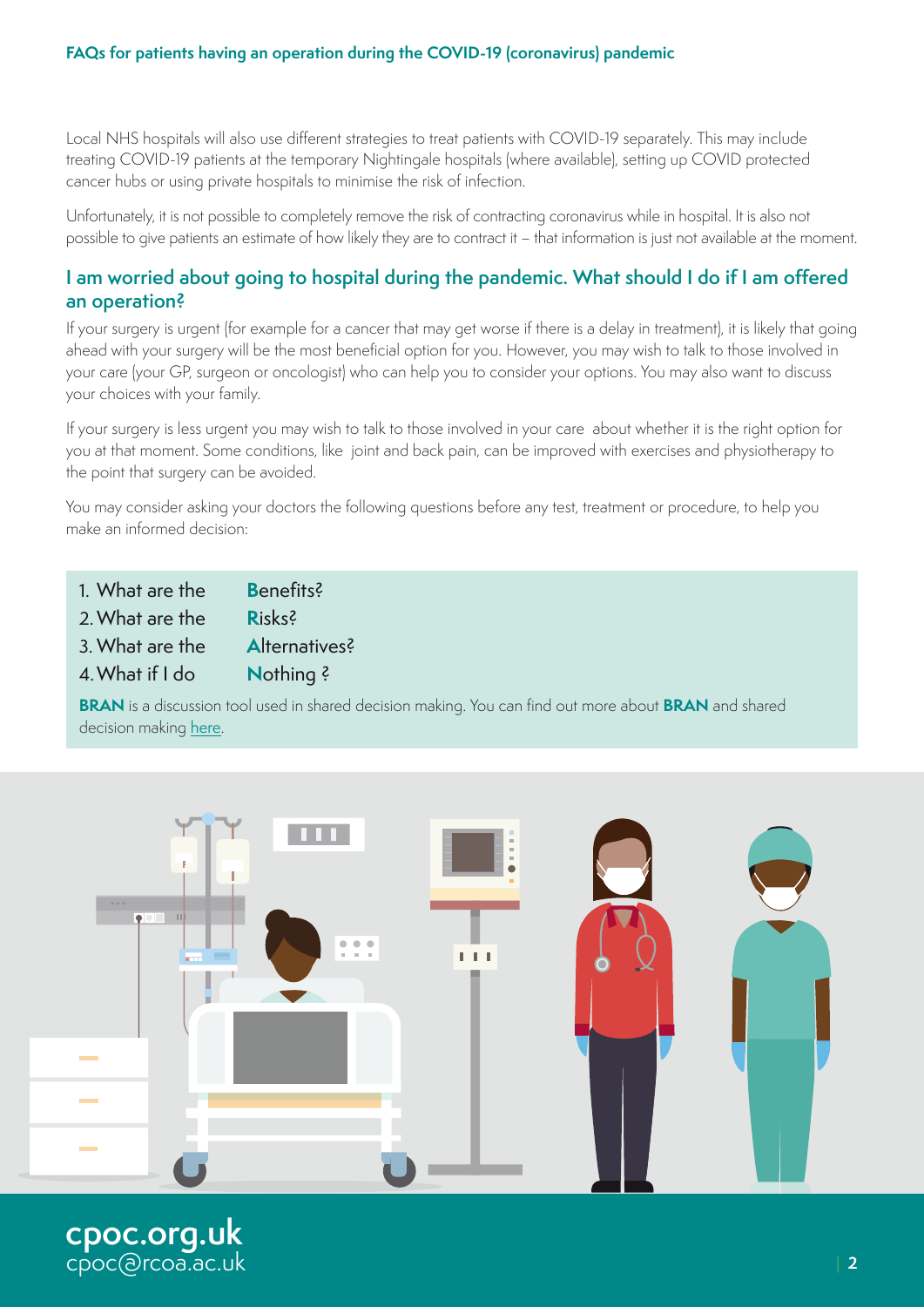#### **What will be different when having an operation during the COVID-19 pandemic?**

To maintain social distancing and reduce travelling to hospitals, you may be offered online consultations with the surgeon and the preoperative assessment clinic, rather than be asked to attend appointments in person.

You will be asked to self-isolate at home for 14 days before the operation, along with members of your household if you do not live alone. It is very important that you take this request seriously for your own health, for the health of the NHS staff caring for you and for the health of other patients.

All other patients coming into hospital for a planned procedure will have been asked to self-isolate to reduce the risk of contracting the virus for everyone.

The hospital will ask you to take a swab test for COVID-19 before admission. If you require a long hospital stay you will also be tested regularly while you are admitted.

When you are in hospital, most staff will be wearing some protective equipment – this may be a surgical mask and plastic apron or may be 'full' PPE depending on the area. Full PPE can look alarming as much of the person's face is covered by a mask and a visor or goggles. Please do not be intimidated by it and continue to speak to staff and ask questions as you normally would.

If you have hearing difficulties and particularly if you rely on lip reading, please make staff aware of this so that they can make changes to how they communicate with you. In some hospitals the staff may use flashcards to communicate with patients.

#### **Should I tell the hospital, before I come in for my procedure, if I have had contact with a person with coronavirus?**

Yes. It is important to contact the hospital so that further details can be taken. A decision can then be made based on the urgency of your planned procedure. Even though this may cause a delay in your surgery, in most cases it will be much safer to rule out coronavirus, than to go ahead when you may have it.

#### **Will my surgery go ahead if I have coronavirus?**

**[cpoc.org.uk](http://cpoc.org.uk)** [cpoc@rcoa.ac.uk](mailto:cpoc@rcoa.ac.uk)

If you have, or are thought to have coronavirus, your operation will only take place if it is a very urgent or emergency procedure and you consent to it, after discussing the risks with the healthcare team. Some types of surgery, for example cardiac, carry considerable additional risks for patients with coronavirus.

#### **I have an underlying medical condition. Should I tell the hospital staff?**

If you have any underlying medical conditions, you should tell the surgeon or anaesthetist, for example at the preoperative assessment clinic, so that they can take this into account in planning your care and assessing your risk.

It is important that you control any medical conditions and take your medications regularly.





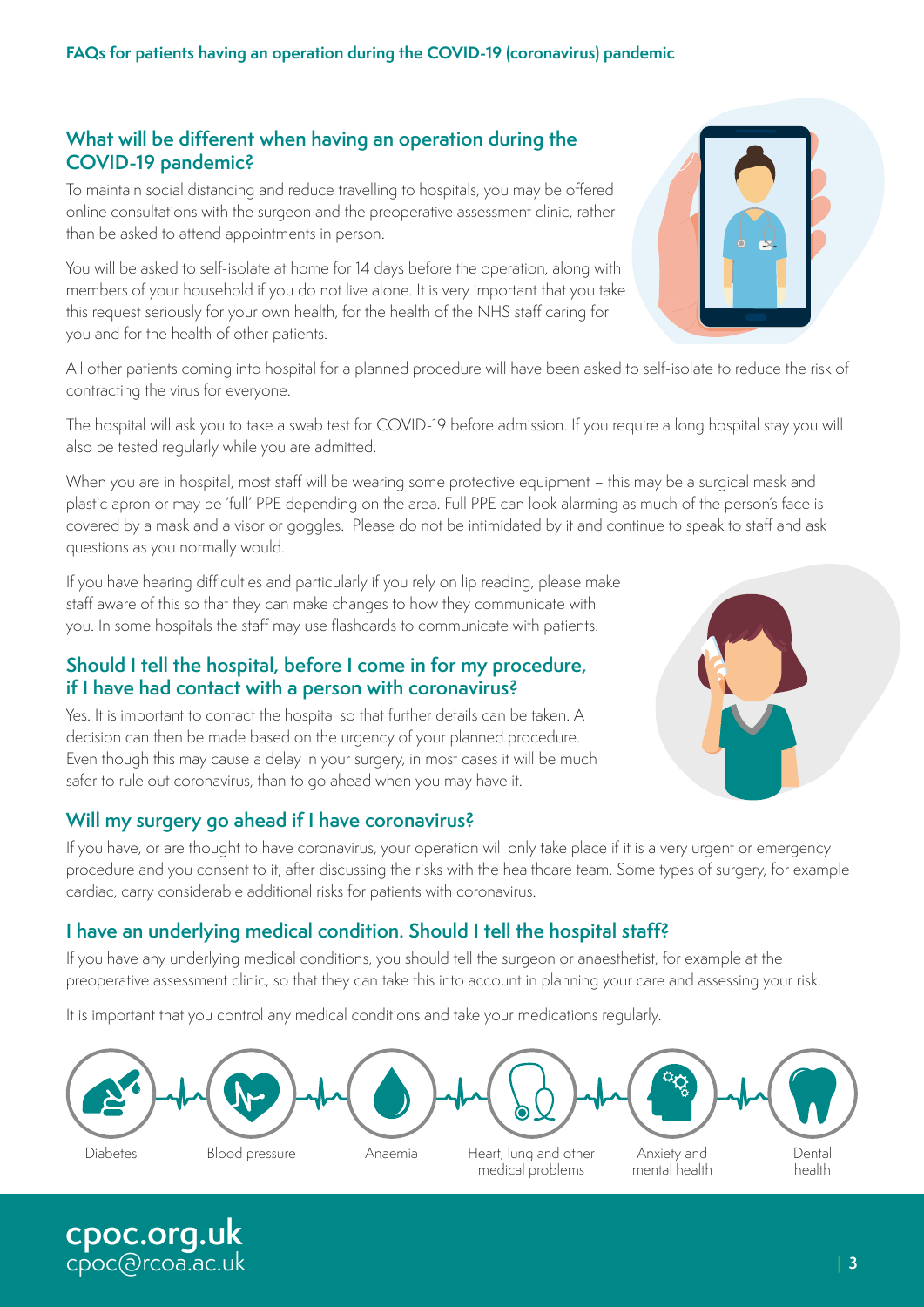#### **Can I have visitors if I'm in hospital for a procedure during the pandemic?**

Many hospitals are now discouraging or limiting visitors to patients in hospital in order to reduce the risk of spreading coronavirus. You should follow the local advice and guidance.

Whether you can receive visitors or not will depend on your circumstances and that of your hospital at the time. Very often, if visitors are allowed, they will be asked to wear extra protection.

Many hospitals are now using video and phone apps to allow patients to stay in touch with their families and loved ones, if they cannot have visitors.

#### **Where will I recover after my operation and how long will it be before I can go home?**

This will depend largely on the type of procedure you have, any known medical problems and the surgical care plan that the staff have agreed with you. Some patients can recover on a normal ward, while some may need a stay in the Intensive Care Unit or the High Dependency Unit.

If you have been tested positive for coronavirus you will be cared for in a separate area of the hospital.

For some procedures, and if all goes to plan, you will be able to leave hospital on the same day of the operation.

#### **When I am back home, will I still get additional support from my GP or community nursing?**

You will not be discharged from hospital until you are well enough to leave. This would normally be to your own home or usual place of residence (for example a care home). Occasionally you may be offered further time to recuperate at another care facility prior to going home.

Before leaving hospital you may be asked to repeat the swab test to check whether you have coronoavirus, even if you have no symptoms.

You should always follow all the instructions given to you on your discharge letter.

Communication between the hospital and the community is continuing as usual during the pandemic. Your GP should be aware of any ongoing issues that you may need help with and any additional nursing you require will be organised prior to you leaving hospital. However, it is important that you discuss any concerns at an early stage to allow early treatment if needed. Booking in any planned appointments early, like wound cleaning and dressing, can help surgeries plan their workload during the pandemic*.*

You may be able to get help with practical issues such as shopping or arranging for someone to check in on you or call you on the phone, if you are isolated. This can be arranged through your Local Authority's Covid support service networks or your GP surgery may have a 'social prescribing link worker.'

Because of coronavirus, surgeries are seeing fewer patients face to face, but you can still speak with GPs online or over the phone. Home visits may be arranged if needed. Many practice nurses are working in the community during the pandemic, so more are available for home visits. Anyone visiting you in your home will wear appropriate PPE.



**[cpoc.org.uk](http://cpoc.org.uk)** [cpoc@rcoa.ac.uk](mailto:cpoc@rcoa.ac.uk)